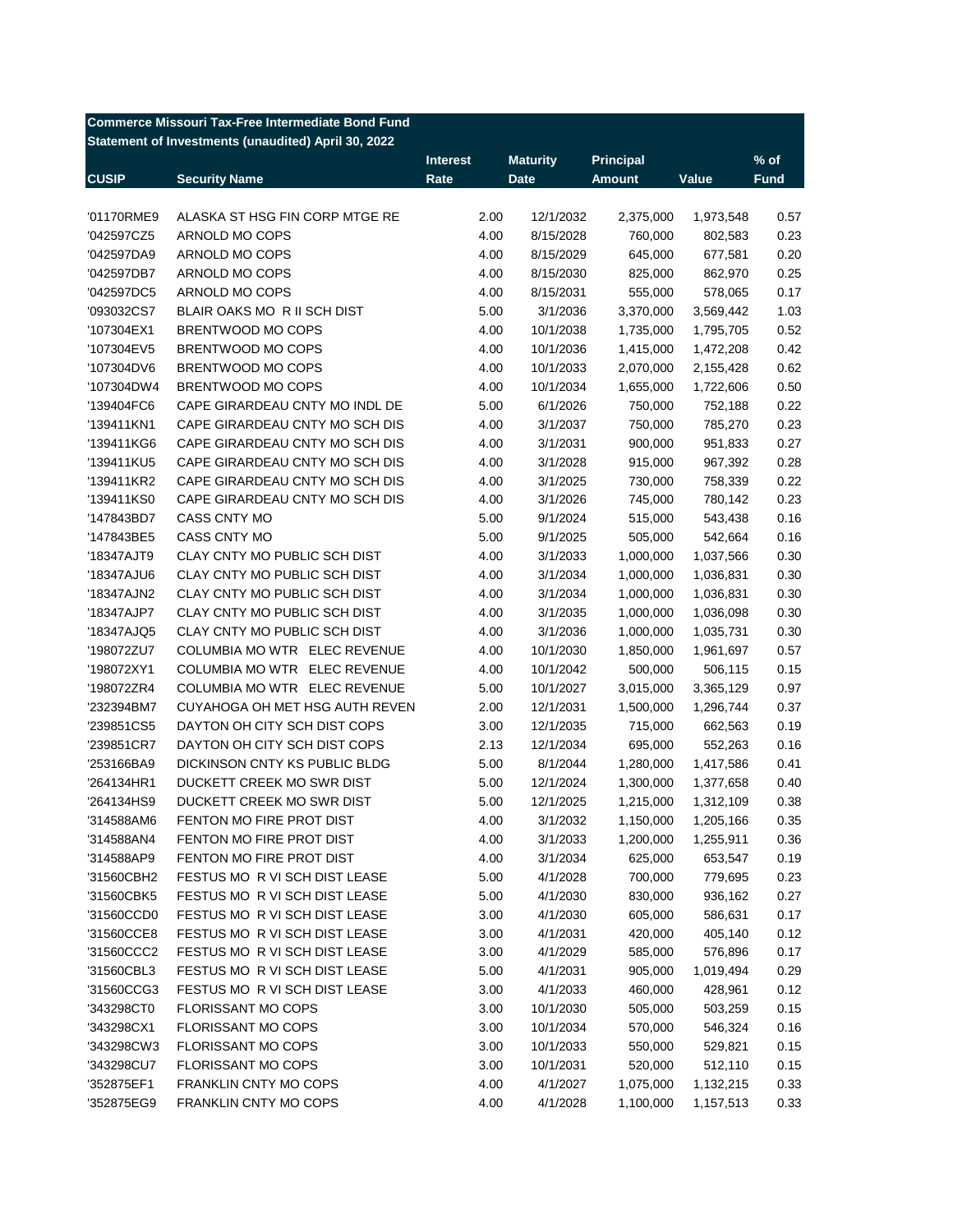|              | <b>Commerce Missouri Tax-Free Intermediate Bond Fund</b> |                 |                 |               |           |             |
|--------------|----------------------------------------------------------|-----------------|-----------------|---------------|-----------|-------------|
|              | Statement of Investments (unaudited) April 30, 2022      |                 |                 |               |           |             |
|              |                                                          | <b>Interest</b> | <b>Maturity</b> | Principal     |           | $%$ of      |
| <b>CUSIP</b> | <b>Security Name</b>                                     | Rate            | <b>Date</b>     | <b>Amount</b> | Value     | <b>Fund</b> |
| '39121FCB2   | <b>GREAT RIVERS GREENWAY MET PARK</b>                    | 4.00            | 12/30/2032      | 715,000       | 760,027   | 0.22        |
| '39121FCC0   | <b>GREAT RIVERS GREENWAY MET PARK</b>                    | 3.00            | 12/30/2033      | 1,780,000     | 1,652,844 | 0.48        |
| '39121FBG2   | <b>GREAT RIVERS GREENWAY MET PARK</b>                    | 5.00            | 12/30/2026      | 1,000,000     | 1,044,861 | 0.30        |
| '39448PCF7   | GREENE CNTY MO COPS                                      | 5.00            | 9/1/2037        | 1,000,000     | 1,113,789 | 0.32        |
| '39448PCE0   | <b>GREENE CNTY MO COPS</b>                               | 5.00            | 9/1/2036        | 1,130,000     | 1,260,126 | 0.36        |
| '39448PBZ4   | <b>GREENE CNTY MO COPS</b>                               | 4.00            | 9/1/2031        | 1,000,000     | 1,060,451 | 0.31        |
| '394514HB2   | GREENE CNTY MO REORG SCH DIST                            | 5.00            | 3/1/2038        | 875,000       | 959,815   | 0.28        |
| '394532JU0   | GREENE CNTY MO REORG SCH DIST                            | 4.00            | 3/1/2032        | 985,000       | 1,032,251 | 0.30        |
| '394532JS5   | GREENE CNTY MO REORG SCH DIST                            | 4.00            | 3/1/2030        | 905,000       | 955,516   | 0.28        |
| '397290AM9   | <b>GREENWOOD MO</b>                                      | 5.63            | 3/1/2025        | 270,000       | 270,410   | 0.08        |
| '410632CM3   | HANNIBAL MO INDL DEV AUTH                                | 5.00            | 10/1/2037       | 3,225,000     | 3,502,752 | 1.01        |
| '45204EMD7   | <b>ILLINOIS ST FIN AUTH REVENUE</b>                      | 3.25            | 5/15/2039       | 2,500,000     | 2,163,307 | 0.62        |
| '45201YM79   | <b>ILLINOIS ST HSG DEV AUTH REVEN</b>                    | 2.90            | 8/1/2031        | 3,000,000     | 2,943,076 | 0.85        |
| '453722PJ3   | INDEPENDENCE MO SCH DIST                                 | 3.25            | 3/1/2038        | 1,500,000     | 1,424,493 | 0.41        |
| '453722MK3   | INDEPENDENCE MO SCH DIST                                 | 4.00            | 3/1/2030        | 1,500,000     | 1,567,418 | 0.45        |
| '45372SCM3   | <b>INDEPENDENCE MO SCH DIST LEASE</b>                    | 3.00            | 4/1/2024        | 500,000       | 504,244   | 0.15        |
| '45372SCP6   | <b>INDEPENDENCE MO SCH DIST LEASE</b>                    | 3.00            | 4/1/2026        | 960,000       | 963,936   | 0.28        |
| '45372SCL5   | INDEPENDENCE MO SCH DIST LEASE                           | 3.00            | 4/1/2023        | 875,000       | 882,229   | 0.25        |
| '467511BN0   | JACKSON CNTY MO REORG SCH DIST                           | 4.00            | 5/1/2029        | 630,000       | 660,546   | 0.19        |
| '467511BP5   | JACKSON CNTY MO REORG SCH DIST                           | 4.00            | 5/1/2030        | 675,000       | 706,164   | 0.20        |
| '467511BH3   | JACKSON CNTY MO REORG SCH DIST                           | 4.00            | 5/1/2024        | 500,000       | 513,264   | 0.15        |
| '467511BL4   | JACKSON CNTY MO REORG SCH DIST                           | 4.00            | 5/1/2027        | 700,000       | 736,654   | 0.21        |
| '467511BJ9   | JACKSON CNTY MO REORG SCH DIST                           | 4.00            | 5/1/2025        | 900,000       | 933,205   | 0.27        |
| '467520WX6   | JACKSON CNTY MO REORG SCH DIST                           | 4.00            | 3/1/2028        | 840,000       | 890,792   | 0.26        |
| '467520WZ1   | JACKSON CNTY MO REORG SCH DIST                           | 4.00            | 3/1/2030        | 580,000       | 611,032   | 0.18        |
| '467486WM4   | JACKSON CNTY MO REORG SCH DIST                           | 5.50            | 3/1/2036        | 1,000,000     | 1,160,663 | 0.34        |
| '467486WL6   | JACKSON CNTY MO REORG SCH DIST                           | 5.50            | 3/1/2035        | 1,000,000     | 1,161,753 | 0.34        |
| '467574PM5   | JACKSON CNTY MO SCH DIST 58 C                            | 4.00            | 3/1/2026        | 2,020,000     | 2,131,868 | 0.62        |
| '467574PN3   | JACKSON CNTY MO SCH DIST 58 C                            | 4.00            | 3/1/2028        | 1,365,000     | 1,450,721 | 0.42        |
| '46741RCB1   | JACKSON CNTY MO SCH DIST HICKM                           | 4.00            | 3/1/2023        | 525,000       | 533,728   | 0.15        |
| '46741RCM7   | JACKSON CNTY MO SCH DIST HICKM                           | 4.00            | 3/1/2033        | 200,000       | 210,280   | 0.06        |
| '467576AJ3   | JACKSON CNTY MO SCH DIST HICKM                           | 3.00            | 4/15/2028       | 475,000       | 445,008   | 0.13        |
| '467576AM6   | JACKSON CNTY MO SCH DIST HICKM                           | 3.30            | 4/15/2031       | 550,000       | 509,295   | 0.15        |
| '467576AL8   | JACKSON CNTY MO SCH DIST HICKM                           | 3.25            | 4/15/2030       | 575,000       | 535,290   | 0.15        |
| '467576AN4   | JACKSON CNTY MO SCH DIST HICKM                           | 3.38            | 4/15/2032       | 700,000       | 647,117   | 0.19        |
| '46741RCC9   | JACKSON CNTY MO SCH DIST HICKM                           | 4.00            | 3/1/2024        | 480,000       | 493,507   | 0.14        |
| '46741RCF2   | JACKSON CNTY MO SCH DIST HICKM                           | 3.00            | 3/1/2027        | 100,000       | 101,001   | 0.03        |
| '46741RCL9   | JACKSON CNTY MO SCH DIST HICKM                           | 4.00            | 3/1/2032        | 180,000       | 189,558   | 0.05        |
| '46741RCK1   | JACKSON CNTY MO SCH DIST HICKM                           | 4.00            | 3/1/2031        | 165,000       | 174,503   | 0.05        |
| '46741RCJ4   | JACKSON CNTY MO SCH DIST HICKM                           | 4.00            | 3/1/2030        | 200,000       | 212,085   | 0.06        |
| '467578GE4   | JACKSON CNTY MO SPL OBLG                                 | 4.25            | 12/1/2023       | 595,000       | 601,655   | 0.17        |
| '467578HN3   | JACKSON CNTY MO SPL OBLG                                 | 5.00            | 12/1/2025       | 1,000,000     | 1,065,666 | 0.31        |
| '467578JY7   | JACKSON CNTY MO SPL OBLG                                 | 4.00            | 12/1/2028       | 1,455,000     | 1,521,937 | 0.44        |
| '467578JW1   | JACKSON CNTY MO SPL OBLG                                 | 4.00            | 12/1/2026       | 1,345,000     | 1,412,985 | 0.41        |
| '467578HL7   | JACKSON CNTY MO SPL OBLG                                 | 5.00            | 12/1/2023       | 550,000       | 569,939   | 0.16        |
| '471486EJ5   | JASPER CNTY MO REORG SCH DIST                            | 4.00            | 3/1/2031        | 675,000       | 719,914   | 0.21        |
| '471486EK2   | JASPER CNTY MO REORG SCH DIST                            | 4.00            | 3/1/2032        | 1,575,000     | 1,671,587 | 0.48        |
| '472538KC0   | JEFFERSON CITY MO SCH DIST                               | 4.00            | 3/1/2030        | 15,000        | 15,674    | 0.00        |
| '472538KY2   | JEFFERSON CITY MO SCH DIST                               | 4.00            | 3/1/2029        | 1,525,000     | 1,617,212 | 0.47        |
|              |                                                          |                 |                 |               |           |             |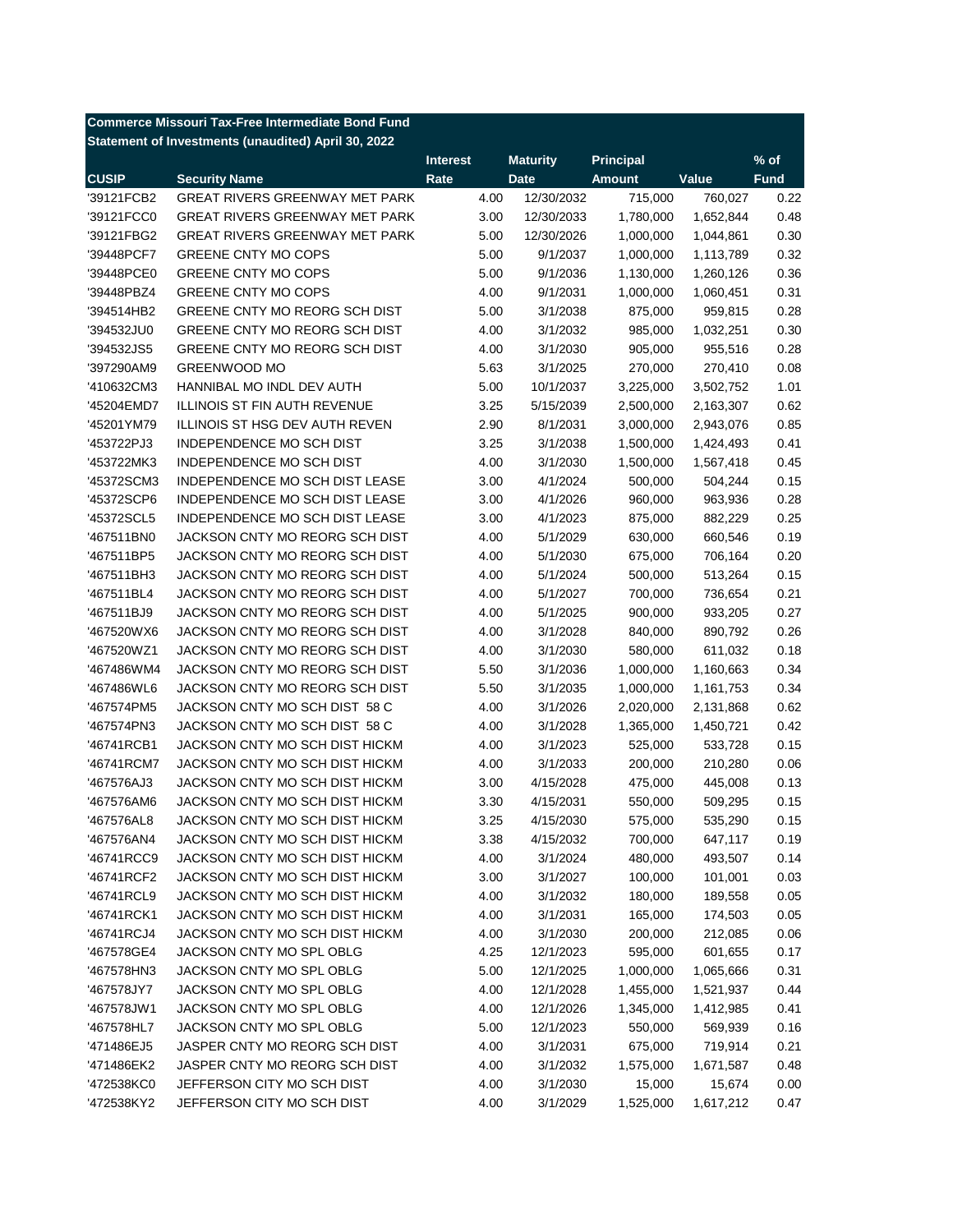|              | <b>Commerce Missouri Tax-Free Intermediate Bond Fund</b> |                 |                 |               |           |             |
|--------------|----------------------------------------------------------|-----------------|-----------------|---------------|-----------|-------------|
|              | Statement of Investments (unaudited) April 30, 2022      |                 |                 |               |           |             |
|              |                                                          | <b>Interest</b> | <b>Maturity</b> | Principal     |           | $%$ of      |
| <b>CUSIP</b> | <b>Security Name</b>                                     | Rate            | <b>Date</b>     | <b>Amount</b> | Value     | <b>Fund</b> |
| '472539AP0   | JEFFERSON CITY MO SCH DIST COP                           | 4.00            | 4/1/2035        | 1,220,000     | 1,260,540 | 0.36        |
| '476220AL2   | <b>JENNINGS MO COPS</b>                                  | 4.00            | 3/1/2040        | 530,000       | 536,492   | 0.15        |
| '476220AJ7   | <b>JENNINGS MO COPS</b>                                  | 4.00            | 3/1/2034        | 1,230,000     | 1,257,332 | 0.36        |
| '476220AK4   | <b>JENNINGS MO COPS</b>                                  | 4.00            | 3/1/2037        | 750,000       | 762,423   | 0.22        |
| '476220AH1   | <b>JENNINGS MO COPS</b>                                  | 4.00            | 3/1/2031        | 1,095,000     | 1,127,232 | 0.33        |
| '478825GT3   | JOHNSON CNTY MO SCH DIST R VI                            | 3.00            | 3/1/2036        | 500,000       | 469,244   | 0.14        |
| '478825GU0   | JOHNSON CNTY MO SCH DIST R VI                            | 3.00            | 3/1/2037        | 560,000       | 518,462   | 0.15        |
| '480639CF8   | JOPLIN MO INDL DEV AUTH HLTH F                           | 2.38            | 2/15/2025       | 500,000       | 481,123   | 0.14        |
| '480639CE1   | JOPLIN MO INDL DEV AUTH HLTH F                           | 2.32            | 2/15/2024       | 450,000       | 440,434   | 0.13        |
| '480639CG6   | JOPLIN MO INDL DEV AUTH HLTH F                           | 2.56            | 2/15/2026       | 1,020,000     | 975,082   | 0.28        |
| '480639CD3   | JOPLIN MO INDL DEV AUTH HLTH F                           | 2.20            | 2/15/2023       | 480,000       | 477,911   | 0.14        |
| '480639BN2   | JOPLIN MO INDL DEV AUTH HLTH F                           | 5.00            | 2/15/2027       | 1,895,000     | 1,969,540 | 0.57        |
| '480639CJ0   | JOPLIN MO INDL DEV AUTH HLTH F                           | 2.84            | 2/15/2028       | 815,000       | 768,280   | 0.22        |
| '480639CK7   | JOPLIN MO INDL DEV AUTH HLTH F                           | 2.89            | 2/15/2029       | 825,000       | 769,168   | 0.22        |
| '48068TBR4   | JOPLIN MO SCHS                                           | 3.00            | 3/1/2035        | 3,285,000     | 3,099,503 | 0.89        |
| '484873KS2   | <b>KANSAS CITY MO</b>                                    | 4.50            | 2/1/2024        | 5,425,000     | 5,425,000 | 1.57        |
| '48503SEL9   | KANSAS CITY MO INDL DEV AUTH                             | 5.50            | 9/1/2029        | 2,130,000     | 2,136,918 | 0.62        |
| '48504NBV0   | KANSAS CITY MO INDL DEV AUTH A                           | 5.00            | 3/1/2030        | 2,000,000     | 2,194,265 | 0.63        |
| '48504NCX5   | KANSAS CITY MO INDL DEV AUTH A                           | 4.00            | 3/1/2035        | 1,950,000     | 1,979,634 | 0.57        |
| '48504NCW7   | KANSAS CITY MO INDL DEV AUTH A                           | 4.00            | 3/1/2034        | 1,275,000     | 1,296,095 | 0.37        |
| '48504NAQ2   | KANSAS CITY MO INDL DEV AUTH A                           | 5.00            | 3/1/2028        | 2,540,000     | 2,759,585 | 0.80        |
| '48504NAR0   | KANSAS CITY MO INDL DEV AUTH A                           | 5.00            | 3/1/2029        | 1,370,000     | 1,497,212 | 0.43        |
| '48507TFS7   | KANSAS CITY MO SAN SWR SYSTEM                            | 4.00            | 1/1/2033        | 1,895,000     | 1,945,276 | 0.56        |
| '485106WD6   | KANSAS CITY MO SPL OBLG                                  | 5.00            | 4/1/2036        | 760,000       | 863,999   | 0.25        |
| '485106WE4   | KANSAS CITY MO SPL OBLG                                  | 5.00            | 4/1/2037        | 1,435,000     | 1,628,991 | 0.47        |
| '485106LK2   | KANSAS CITY MO SPL OBLG                                  | 5.00            | 9/1/2031        | 760,000       | 762,251   | 0.22        |
| '485106SA7   | KANSAS CITY MO SPL OBLG                                  | 5.00            | 9/1/2031        | 1,000,000     | 1,110,085 | 0.32        |
| '485106WC8   | KANSAS CITY MO SPL OBLG                                  | 5.00            | 4/1/2035        | 1,000,000     | 1,138,160 | 0.33        |
| '485106RW0   | KANSAS CITY MO SPL OBLG                                  | 5.00            | 9/1/2027        | 1,000,000     | 1,102,268 | 0.32        |
| '522714EK6   | LEBANON MO REORG SCH DIST R 3                            | 3.00            | 3/1/2031        | 1,385,000     | 1,377,773 | 0.40        |
| '530757BQ5   | LIBERTY MO PUBLIC SCH DIST 53                            | 5.00            | 4/1/2034        | 500,000       | 501,311   | 0.14        |
| '530757BN2   | LIBERTY MO PUBLIC SCH DIST 53                            | 5.00            | 4/1/2032        |               |           | 0.14        |
|              |                                                          |                 |                 | 475,000       | 476,238   |             |
| '530757BM4   | LIBERTY MO PUBLIC SCH DIST 53                            | 5.00            | 4/1/2031        | 425,000       | 426,104   | 0.12        |
| '530757BP7   | LIBERTY MO PUBLIC SCH DIST 53                            | 5.00            | 4/1/2033        | 500,000       | 501,307   | 0.14        |
| '530757BJ1   | LIBERTY MO PUBLIC SCH DIST 53                            | 4.00            | 4/1/2028        | 400,000       | 400,406   | 0.12        |
| '530757CA9   | LIBERTY MO PUBLIC SCH DIST 53                            | 3.00            | 4/1/2027        | 1,040,000     | 1,042,267 | 0.30        |
| '56041MSQ8   | MAINE ST GOVTL FACS AUTH                                 | 4.00            | 10/1/2033       | 2,640,000     | 2,785,840 | 0.80        |
| '56045R2D0   | MAINE ST MUNI BOND BANK                                  | 3.00            | 11/1/2035       | 1,700,000     | 1,598,307 | 0.46        |
| '565607NY0   | MAPLEWOOD RICHMOND HEIGHTS MO                            | 4.00            | 3/1/2030        | 500,000       | 526,529   | 0.15        |
| '565607NX2   | MAPLEWOOD RICHMOND HEIGHTS MO                            | 4.00            | 3/1/2029        | 1,055,000     | 1,113,691 | 0.32        |
| '565607NW4   | MAPLEWOOD RICHMOND HEIGHTS MO                            | 4.00            | 3/1/2028        | 940,000       | 993,032   | 0.29        |
| '565607PS1   | MAPLEWOOD RICHMOND HEIGHTS MO                            | 3.00            | 3/1/2040        | 1,000,000     | 884,183   | 0.26        |
| '57947PDZ0   | MCCLAIN CNTY OK ECON DEV AUTH                            | 4.00            | 9/1/2033        | 1,735,000     | 1,821,437 | 0.53        |
| '592481DV4   | MET SAINT LOUIS MO SWR DIST WS                           | 5.00            | 5/1/2042        | 485,000       | 485,000   | 0.14        |
| '5946537X9   | MICHIGAN ST HSG DEV AUTH SF MT                           | 2.55            | 6/1/2027        | 2,920,000     | 2,852,760 | 0.82        |
| '606092GS7   | MISSOURI JT MUNI ELEC UTILITY                            | 5.00            | 1/1/2025        | 640,000       | 678,975   | 0.20        |
| '606341JG1   | MISSOURI ST BRD OF PUBLIC BLDG                           | 4.00            | 4/1/2028        | 800,000       | 820,865   | 0.24        |
| '606341JU0   | MISSOURI ST BRD OF PUBLIC BLDG                           | 4.00            | 4/1/2026        | 1,015,000     | 1,043,962 | 0.30        |
| '606341KQ7   | MISSOURI ST BRD OF PUBLIC BLDG                           | 2.00            | 4/1/2027        | 635,000       | 604,686   | 0.17        |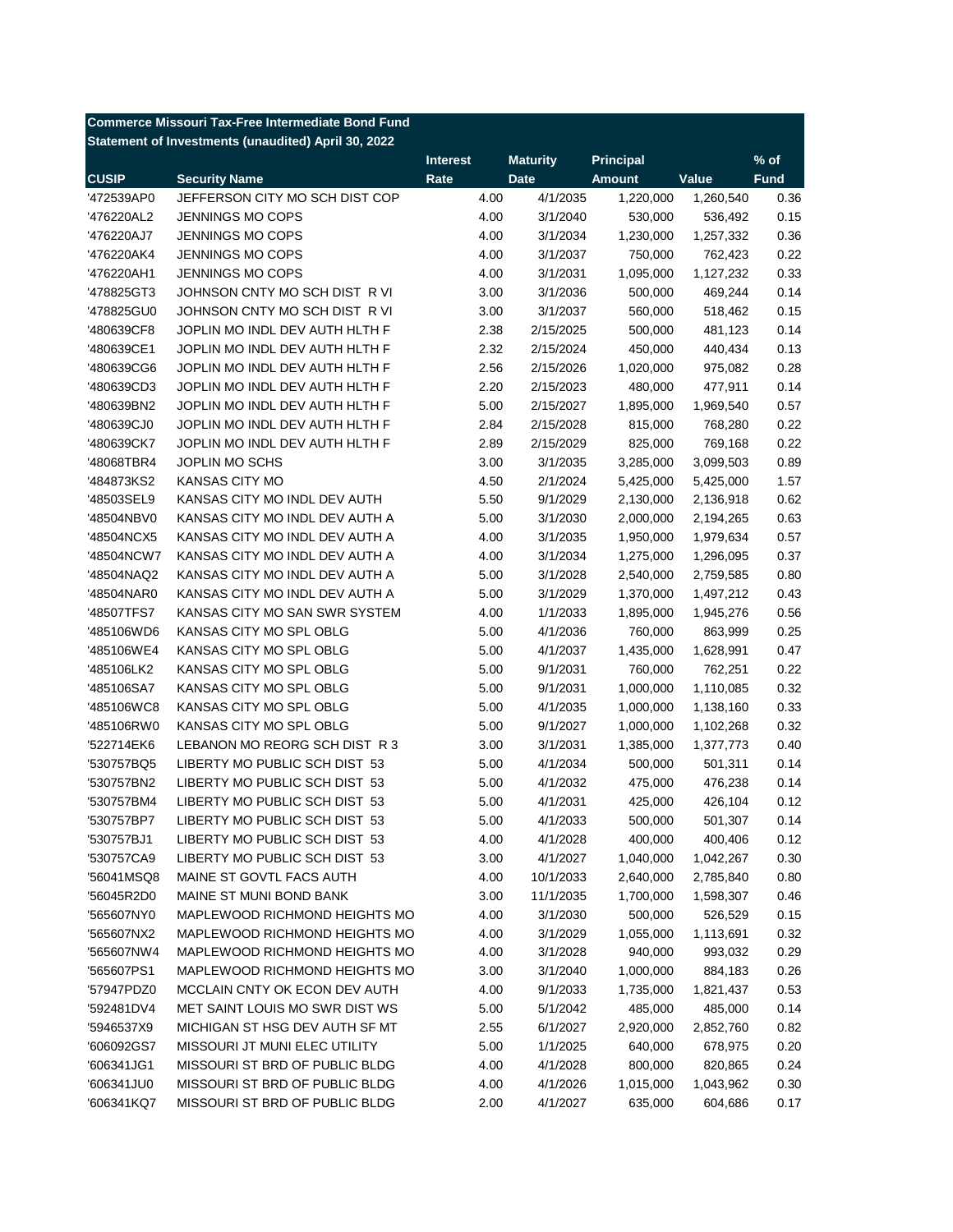|              | <b>Commerce Missouri Tax-Free Intermediate Bond Fund</b> |                 |                      |                  |           |             |
|--------------|----------------------------------------------------------|-----------------|----------------------|------------------|-----------|-------------|
|              | Statement of Investments (unaudited) April 30, 2022      |                 |                      |                  |           |             |
|              |                                                          | <b>Interest</b> | <b>Maturity</b>      | <b>Principal</b> |           | $%$ of      |
| <b>CUSIP</b> | <b>Security Name</b>                                     | Rate            | <b>Date</b>          | <b>Amount</b>    | Value     | <b>Fund</b> |
| '606033AH1   | MISSOURI ST DEV FIN BRD ANNUAL                           | 5.00            | 10/1/2022            | 1,000,000        | 1,013,937 | 0.29        |
| '606037AS8   | MISSOURI ST DEV FIN BRD CULTUR                           | 0.36            | 12/1/2033            | 600,000          | 600,000   | 0.17        |
| '60636SKQ6   | MISSOURI ST DEV FIN BRD INFRAS                           | 4.00            | 4/1/2032             | 990,000          | 1,025,145 | 0.30        |
| '60636SKR4   | MISSOURI ST DEV FIN BRD INFRAS                           | 4.00            | 4/1/2033             | 1,095,000        | 1,127,843 | 0.33        |
| '60636SKP8   | MISSOURI ST DEV FIN BRD INFRAS                           | 4.00            | 4/1/2031             | 895,000          | 932,341   | 0.27        |
| '60636SLE2   | MISSOURI ST DEV FIN BRD INFRAS                           | 5.00            | 6/1/2033             | 2,500,000        | 2,782,379 | 0.80        |
| '60635EGH3   | MISSOURI ST ENVRNMNTL IMPT E                             | 5.00            | 1/1/2031             | 775,000          | 820,555   | 0.24        |
| '60635EGG5   | MISSOURI ST ENVRNMNTL IMPT E                             | 5.00            | 1/1/2030             | 595,000          | 630,762   | 0.18        |
| '60637AVH2   | MISSOURI ST HLTH EDUCTNL FAC                             | 5.00            | 6/1/2025             | 500,000          | 534,004   | 0.15        |
| '60637AUS9   | MISSOURI ST HLTH EDUCTNL FAC                             | 4.00            | 2/15/2036            | 580,000          | 580,020   | 0.17        |
| '60637AUR1   | MISSOURI ST HLTH EDUCTNL FAC                             | 4.00            | 2/15/2035            | 400,000          | 402,061   | 0.12        |
| '60637AUT7   | MISSOURI ST HLTH EDUCTNL FAC                             | 4.00            | 2/15/2037            | 700,000          | 701,540   | 0.20        |
| '60637AUQ3   | MISSOURI ST HLTH EDUCTNL FAC                             | 4.00            | 2/15/2034            | 350,000          | 352,344   | 0.10        |
| '60637ALX8   | MISSOURI ST HLTH EDUCTNL FAC                             | 4.00            | 5/15/2039            | 1,250,000        | 1,245,378 | 0.36        |
| '60636AND1   | MISSOURI ST HLTH EDUCTNL FAC                             | 5.00            | 6/1/2037             | 1,100,000        | 1,210,357 | 0.35        |
| '60636ANA7   | <b>MISSOURI ST HLTH</b><br><b>EDUCTNL FAC</b>            | 5.00            | 6/1/2034             | 950,000          | 1,050,513 | 0.30        |
| '60636AQH9   | <b>MISSOURI ST HLTH</b><br><b>EDUCTNL FAC</b>            | 5.00            | 9/1/2038             | 800,000          | 878,708   | 0.25        |
| '606901WT9   | <b>MISSOURI ST HLTH</b><br><b>EDUCTNL FAC</b>            | 0.36            | 3/1/2040             | 550,000          | 550,000   | 0.16        |
| '606901N93   | <b>MISSOURI ST HLTH</b><br><b>EDUCTNL FAC</b>            | 0.36            | 2/15/2033            | 1,675,000        | 1,675,000 | 0.48        |
| '60636AGS6   | <b>MISSOURI ST HLTH</b><br><b>EDUCTNL FAC</b>            | 5.00            | 10/1/2026            | 2,400,000        | 2,490,241 | 0.72        |
| '60637AKE1   | <b>MISSOURI ST HLTH</b><br><b>EDUCTNL FAC</b>            | 5.00            | 12/1/2031            | 1,375,000        | 1,459,305 | 0.42        |
| '60637AHR6   | <b>MISSOURI ST HLTH</b><br><b>EDUCTNL FAC</b>            | 5.00            | 11/15/2035           | 2,500,000        | 2,679,283 | 0.77        |
| '60637ALT7   | MISSOURI ST HLTH<br><b>EDUCTNL FAC</b>                   | 4.00            | 5/15/2033            | 1,250,000        | 1,254,304 | 0.36        |
| '60636AQG1   | <b>MISSOURI ST HLTH</b><br><b>EDUCTNL FAC</b>            | 5.00            | 9/1/2033             | 670,000          | 737,236   | 0.21        |
| '60636ASX2   | MISSOURI ST HLTH<br><b>EDUCTNL FAC</b>                   | 5.00            | 10/1/2025            | 600,000          | 641,506   | 0.19        |
| '60637AMU3   | <b>MISSOURI ST HLTH</b><br><b>EDUCTNL FAC</b>            | 0.35            | 6/1/2036             | 1,080,000        | 1,080,000 | 0.31        |
| '60637AVS8   | MISSOURI ST HLTH<br><b>EDUCTNL FAC</b>                   | 5.00            | 6/1/2034             | 500,000          | 561,471   | 0.16        |
| '60636AHD8   | MISSOURI ST HLTH EDUCTNL FAC                             | 4.50            | 6/1/2028             | 1,440,000        | 1,469,144 | 0.42        |
| '60637AKG6   | MISSOURI ST HLTH EDUCTNL FAC                             | 5.00            | 12/1/2033            | 1,000,000        | 1,059,798 | 0.31        |
| '60636ASY0   | MISSOURI ST HLTH EDUCTNL FAC                             | 5.00            | 10/1/2026            | 640,000          | 694,878   | 0.20        |
| '60636ASZ7   | MISSOURI ST HLTH EDUCTNL FAC                             | 5.00            | 10/1/2027            | 2,030,000        | 2,233,503 | 0.64        |
| '60637BPU8   | MISSOURI ST HSG DEV COMMISSION                           | 3.25            | 11/1/2030            | 280,000          | 276,297   | 0.08        |
| '60637BPS3   | MISSOURI ST HSG DEV COMMISSION                           | 3.15            | 11/1/2029            | 250,000          | 246,263   | 0.07        |
| '60637BPQ7   | MISSOURI ST HSG DEV COMMISSION                           | 3.05            | 11/1/2028            | 280,000          | 276,371   | 0.08        |
| '60637BUW8   | MISSOURI ST HSG DEV COMMISSION                           | 2.50            | 5/1/2031             | 360,000          | 335,715   | 0.10        |
| '60637BUX6   | MISSOURI ST HSG DEV COMMISSION                           | 2.55            | 11/1/2031            | 380,000          | 354,270   | 0.10        |
| '60637BUV0   | MISSOURI ST HSG DEV COMMISSION                           | 2.40            | 11/1/2030            | 375,000          | 347,513   | 0.10        |
| '60637BHE3   | MISSOURI ST HSG DEV COMMISSION                           | 3.55            | 11/1/2030            | 290,000          | 290,553   | 0.08        |
| '654805AT7   | NIXA MO PUB SCHS CTFS PARTN                              | 3.00            | 4/1/2039             | 1,465,000        | 1,286,701 | 0.37        |
|              | NIXA MO PUB SCHS CTFS PARTN                              |                 |                      |                  | 864,148   |             |
| '654805AV2   | NIXA MO PUBLIC SCHS                                      | 3.00<br>4.00    | 4/1/2041<br>3/1/2033 | 1,000,000        |           | 0.25        |
| '654811CM8   |                                                          |                 |                      | 500,000          | 523,296   | 0.15        |
| '654811CN6   | NIXA MO PUBLIC SCHS                                      | 4.00            | 3/1/2034             | 800,000          | 836,540   | 0.24        |
| '655223AB1   | NODAWAY CNTY MO INDL DEV AUTH                            | 0.44            | 11/1/2028            | 2,885,000        | 2,885,000 | 0.83        |
| '658877GF6   | NORTH DAKOTA ST HSG FIN AGY HO                           | 2.60            | 7/1/2028             | 2,310,000        | 2,236,055 | 0.65        |
| '658877FC4   | NORTH DAKOTA ST HSG FIN AGY HO                           | 3.15            | 1/1/2036             | 165,000          | 157,262   | 0.05        |
| '660266JN8   | NORTH KANSAS CITY MO SCH DIST                            | 3.00            | 3/1/2030             | 2,445,000        | 2,425,338 | 0.70        |
| '667598GD2   | NORTHWEST MISSOURI ST UNIV                               | 4.00            | 6/1/2027             | 2,925,000        | 2,931,389 | 0.85        |
| '667598GC4   | NORTHWEST MISSOURI ST UNIV                               | 4.00            | 6/1/2026             | 2,750,000        | 2,756,007 | 0.80        |
| '667598GE0   | NORTHWEST MISSOURI ST UNIV                               | 4.00            | 6/1/2028             | 1,000,000        | 1,002,184 | 0.29        |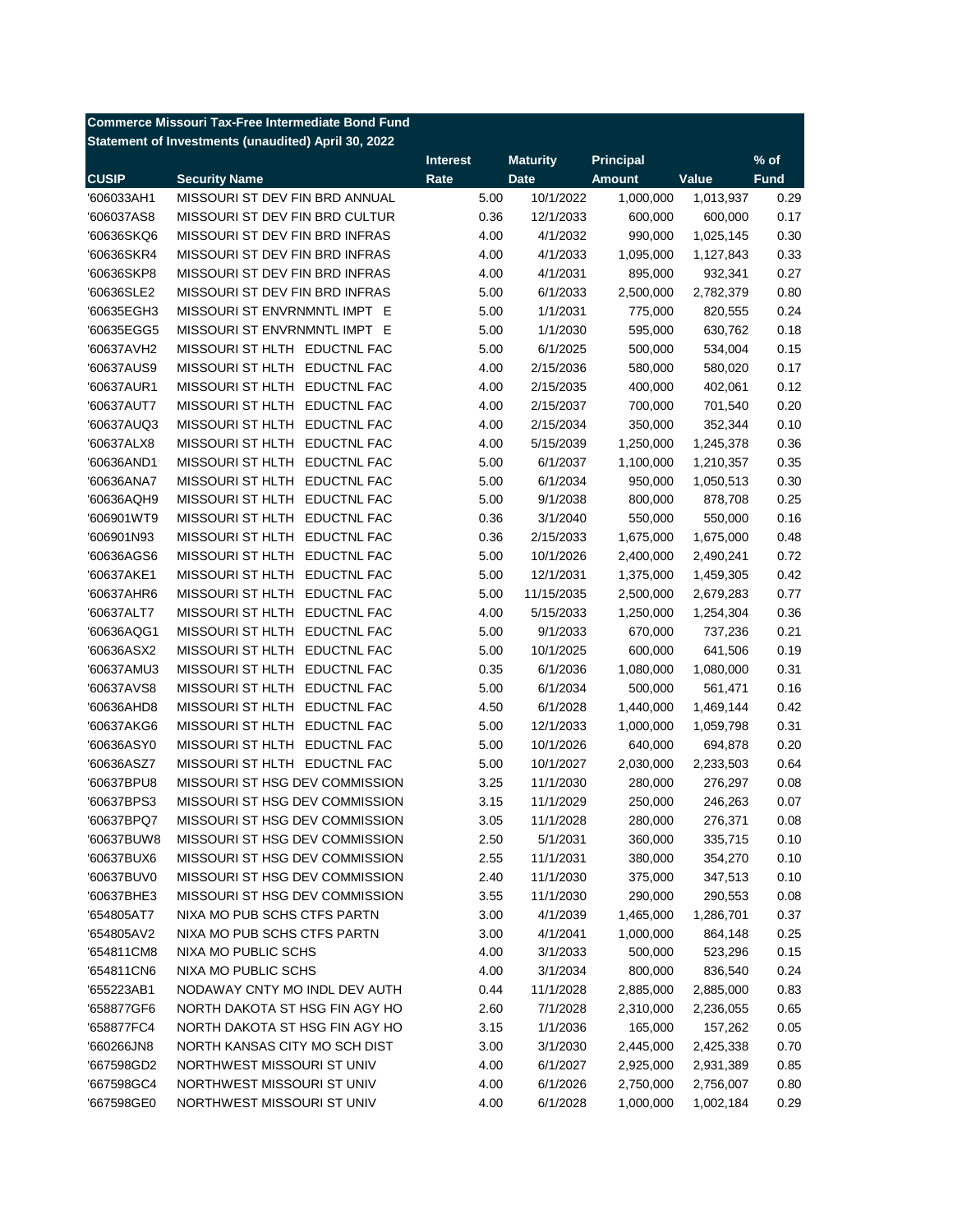|              | <b>Commerce Missouri Tax-Free Intermediate Bond Fund</b> |                 |                 |                  |           |             |
|--------------|----------------------------------------------------------|-----------------|-----------------|------------------|-----------|-------------|
|              | Statement of Investments (unaudited) April 30, 2022      |                 |                 |                  |           |             |
|              |                                                          | <b>Interest</b> | <b>Maturity</b> | <b>Principal</b> |           | $%$ of      |
| <b>CUSIP</b> | <b>Security Name</b>                                     | Rate            | <b>Date</b>     | <b>Amount</b>    | Value     | <b>Fund</b> |
| '69263RCJ4   | <b>OZARK MO COPS</b>                                     | 5.00            | 9/1/2044        | 500,000          | 515,612   | 0.15        |
| '692634GG7   | OZARK MO REORG SCH DIST R 6                              | 3.00            | 3/1/2036        | 400,000          | 369,589   | 0.11        |
| '692634ES3   | OZARK MO REORG SCH DIST R 6                              | 4.00            | 3/1/2034        | 1,000,000        | 1,008,469 | 0.29        |
| '692634EQ7   | OZARK MO REORG SCH DIST R 6                              | 4.00            | 3/1/2035        | 1,500,000        | 1,512,581 | 0.44        |
| '692634EW4   | OZARK MO REORG SCH DIST R 6                              | 4.00            | 3/1/2030        | 1,000,000        | 1,010,272 | 0.29        |
| '692634GJ1   | OZARK MO REORG SCH DIST R 6                              | 4.00            | 3/1/2038        | 1,000,000        | 1,048,846 | 0.30        |
| '692634GH5   | OZARK MO REORG SCH DIST R 6                              | 4.00            | 3/1/2037        | 1,000,000        | 1,053,913 | 0.30        |
| '692634GK8   | OZARK MO REORG SCH DIST R 6                              | 4.00            | 3/1/2039        | 750,000          | 783,453   | 0.23        |
| '705888CB9   | PELL CITY AL SPL CARE FACS FIN                           | 5.00            | 12/1/2031       | 2,000,000        | 2,244,367 | 0.65        |
| '727717JX9   | PLATTE CNTY MO REORG SCH DIST                            | 5.00            | 3/1/2033        | 1,995,000        | 2,340,418 | 0.68        |
| '731293EM4   | POLK CNTY MO SCH DIST R 1 BOL                            | 3.00            | 3/1/2035        | 1,600,000        | 1,554,443 | 0.45        |
| '731293EL6   | POLK CNTY MO SCH DIST R 1 BOL                            | 3.00            | 3/1/2033        | 625,000          | 611,907   | 0.18        |
| '760612BY6   | <b>REPUBLIC MO SPL OBLG</b>                              | 4.00            | 5/1/2035        | 640,000          | 659,596   | 0.19        |
| '760612BX8   | REPUBLIC MO SPL OBLG                                     | 4.00            | 5/1/2034        | 920,000          | 951,380   | 0.27        |
| '760612BZ3   | REPUBLIC MO SPL OBLG                                     | 4.00            | 5/1/2036        | 685,000          | 704,263   | 0.20        |
| '775545BF2   | ROLLA MO COPS                                            | 3.15            | 7/1/2027        | 225,000          | 225,189   | 0.07        |
| '775545BL9   | ROLLA MO COPS                                            | 3.45            | 7/1/2032        | 410,000          | 410,233   | 0.12        |
| '78764YDH7   | SAINT CHARLES CNTY MO PUBLIC W                           | 4.00            | 12/1/2031       | 1,000,000        | 1,038,027 | 0.30        |
| '78775RCB3   | SAINT CHARLES CNTY MO SPL OBLG                           | 3.00            | 10/1/2026       | 1,240,000        | 1,243,865 | 0.36        |
| '78775RCA5   | SAINT CHARLES CNTY MO SPL OBLG                           | 3.00            | 10/1/2025       | 1,485,000        | 1,491,861 | 0.43        |
| '79076RBT9   | SAINT JOSEPH MO INDL DEV AUTH                            | 5.00            | 4/1/2026        | 1,085,000        | 1,161,217 | 0.34        |
| '79152QAP7   | SAINT LOUIS CNTY MO LIBRARY DI                           | 4.00            | 4/1/2027        | 2,010,000        | 2,037,346 | 0.59        |
| '79152QAN2   | SAINT LOUIS CNTY MO LIBRARY DI                           | 4.00            | 4/1/2026        | 1,930,000        | 1,957,307 | 0.57        |
| '79152QAM4   | SAINT LOUIS CNTY MO LIBRARY DI                           | 4.00            | 4/1/2025        | 1,855,000        | 1,881,918 | 0.54        |
| '791319KC9   | SAINT LOUIS CNTY MO PARKWAY C                            | 4.00            | 3/1/2032        | 1,000,000        | 1,028,889 | 0.30        |
| '791638VG1   | SAINT LOUIS MO ARPT REVENUE                              | 5.50            | 7/1/2028        | 2,135,000        | 2,432,380 | 0.70        |
| '791638L49   | SAINT LOUIS MO ARPT REVENUE                              | 5.00            | 7/1/2027        | 500,000          | 549,237   | 0.16        |
| '791638L56   | SAINT LOUIS MO ARPT REVENUE                              | 5.00            | 7/1/2028        | 1,000,000        | 1,111,362 | 0.32        |
| '791638A74   | SAINT LOUIS MO ARPT REVENUE                              | 5.00            | 7/1/2023        | 1,280,000        | 1,285,136 | 0.37        |
| '85233SCA4   | SAINT LOUIS MO LAND CLEARANCE                            | 3.00            | 7/15/2032       | 1,570,000        | 1,488,018 | 0.43        |
| '85233SCB2   | SAINT LOUIS MO LAND CLEARANCE                            | 3.00            | 7/15/2033       | 1,615,000        | 1,510,088 | 0.44        |
| '85233SCC0   | SAINT LOUIS MO LAND CLEARANCE                            | 3.00            | 7/15/2034       | 1,665,000        | 1,546,101 | 0.45        |
| '791652JC5   | SAINT LOUIS MO LAND CLEARANCE                            | 2.13            | 4/1/2039        | 2,735,000        | 1,968,504 | 0.57        |
| '79165TRR4   | SAINT LOUIS MO MUNI FIN CORP                             | 5.00            | 2/15/2027       | 2,710,000        | 2,978,321 | 0.86        |
| '79165TSH5   | SAINT LOUIS MO MUNI FIN CORP                             | 5.00            | 4/15/2026       | 1,390,000        | 1,510,130 | 0.44        |
| '79165TSG7   | SAINT LOUIS MO MUNI FIN CORP                             | 5.00            | 4/15/2025       | 1,320,000        | 1,407,993 | 0.41        |
| '79165NBD5   | SAINT LOUIS MO MUNI FIN CORP S                           | 5.00            | 2/15/2024       | 1,000,000        | 1,043,249 | 0.30        |
|              | SAINT LOUIS MO MUNI FIN CORP S                           |                 | 2/15/2035       |                  |           |             |
| '79165NBQ6   |                                                          | 4.00            |                 | 2,595,000        | 2,660,654 | 0.77        |
| '791697EJ0   | SAINT LOUIS MO SPL ADMIN BRD O                           | 4.00            | 4/1/2029        | 1,000,000        | 1,049,542 | 0.30        |
| '791697EK7   | SAINT LOUIS MO SPL ADMIN BRD O                           | 4.00            | 4/1/2030        | 1,000,000        | 1,045,373 | 0.30        |
| '82222NBU2   | SHELBYVILLE IN REDEV AUTH LEAS                           | 3.00            | 8/1/2033        | 500,000          | 467,377   | 0.13        |
| '82222NBN8   | SHELBYVILLE IN REDEV AUTH LEAS                           | 3.00            | 8/1/2027        | 505,000          | 501,442   | 0.14        |
| '82222NBP3   | SHELBYVILLE IN REDEV AUTH LEAS                           | 3.00            | 8/1/2028        | 860,000          | 848,385   | 0.24        |
| '851018KU4   | SPRINGFIELD MO PUBLIC UTILITY                            | 4.00            | 8/1/2031        | 1,310,000        | 1,355,527 | 0.39        |
| '851039KJ5   | SPRINGFIELD MO SPL OBLG                                  | 4.00            | 11/1/2034       | 470,000          | 495,649   | 0.14        |
| '851039KM8   | SPRINGFIELD MO SPL OBLG                                  | 4.00            | 11/1/2037       | 845,000          | 888,875   | 0.26        |
| '851039GT8   | SPRINGFIELD MO SPL OBLG                                  | 5.00            | 7/1/2028        | 1,220,000        | 1,325,127 | 0.38        |
| '851039GV3   | SPRINGFIELD MO SPL OBLG                                  | 5.00            | 7/1/2030        | 1,400,000        | 1,513,143 | 0.44        |
| '851039GF8   | SPRINGFIELD MO SPL OBLG                                  | 4.00            | 5/1/2027        | 1,405,000        | 1,425,626 | 0.41        |